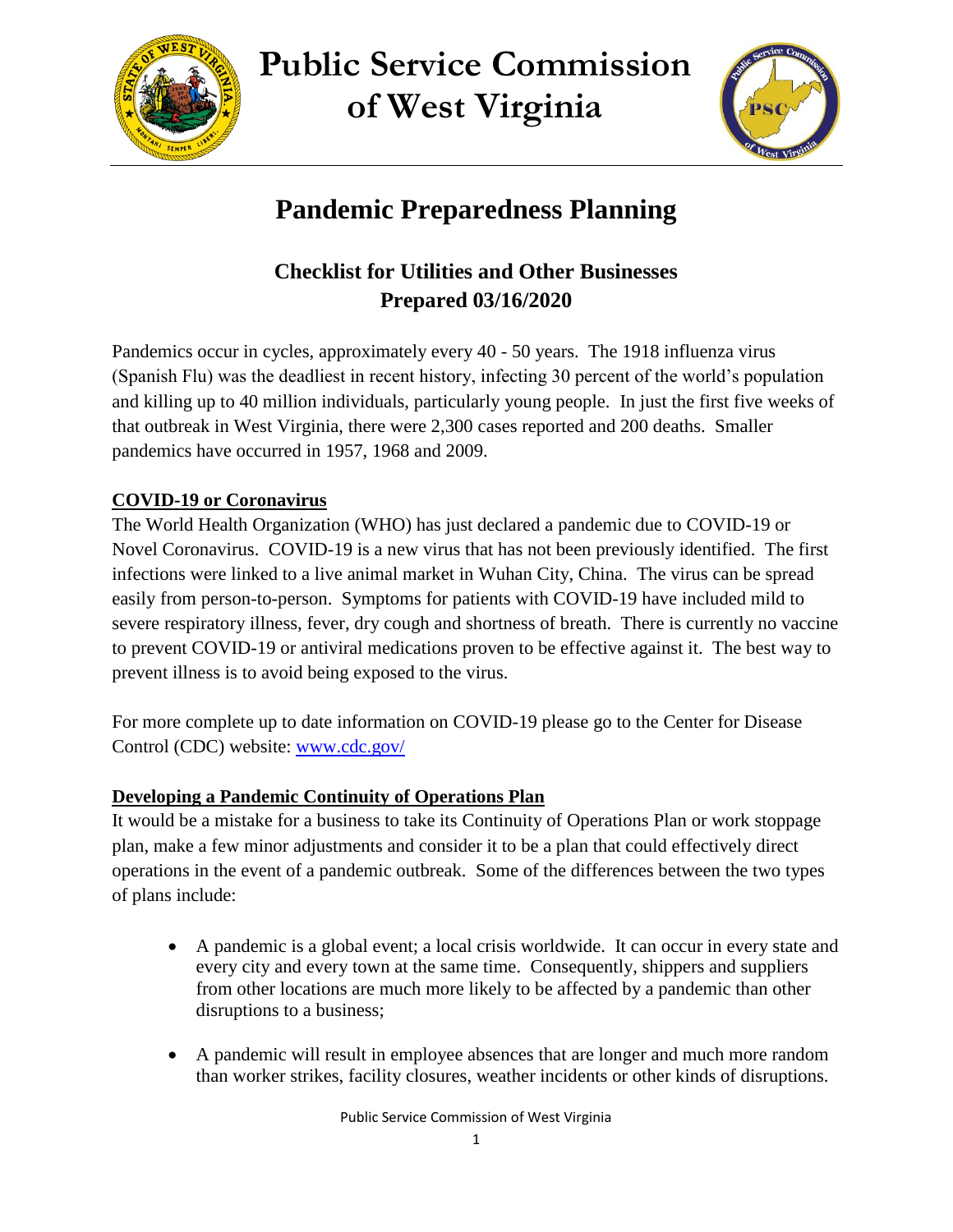Planning for a pandemic needs to be aimed at sustainable approaches. Pandemic preparedness should be built upon strong, well established core emergency response systems, including emergency management entities and local health departments.

When developing a Continuity of Operations Plan for your business there are many useful planning tools available:

- *Pandemic Influenza: Preparedness, Response and Recovery Guide for Critical Infrastructure and Key Resources*, by the US Department of Homeland Security: <https://www.dhs.gov/sites/default/files/publications/cikrpandemicinfluenzaguide.pdf>
- *Business Pandemic Influenza Planning Checklist*, by The Centers for Disease Control:<https://www.cdc.gov/flu/pandemic-resources/pdf/businesschecklist.pdf>
- *Influenza Pandemic Planning, Preparation, and Response Reference Guide*, by the North American Electric Reliability Council: [https://www.npcc.org/RAPA/relGovReg/Documents/Influenza%20Pandemic%20Ref](https://www.npcc.org/RAPA/relGovReg/Documents/Influenza%20Pandemic%20Reference%20Guide.pdf) [erence%20Guide.pdf](https://www.npcc.org/RAPA/relGovReg/Documents/Influenza%20Pandemic%20Reference%20Guide.pdf)

When developing a Continuity of Operations Plan for your business, there are some basic steps to follow.

#### **1) Assemble a Pandemic Preparedness Planning Team**

The first step in developing a plan is to determine who should be on the planning team. Involve a broad cross-section of people from throughout your organization, making sure to include those with expertise vital to daily business functions. This will likely include people with technical skills as well as managers and executives.

Include someone with communications expertise to develop a communication plan for customers and staff as well as someone with some medical expertise to evaluate information on the virus and make adjustments in your plan.

Identify a planning coordinator who will pull together all the resources necessary to develop the plan and keep the group on task.

#### **2) Conduct an Assessment of Your Operations**

Carefully review how your company functions, both internally and externally, to determine which staff, materials, procedures and equipment are essential to keep the business operating and continue serving your customers.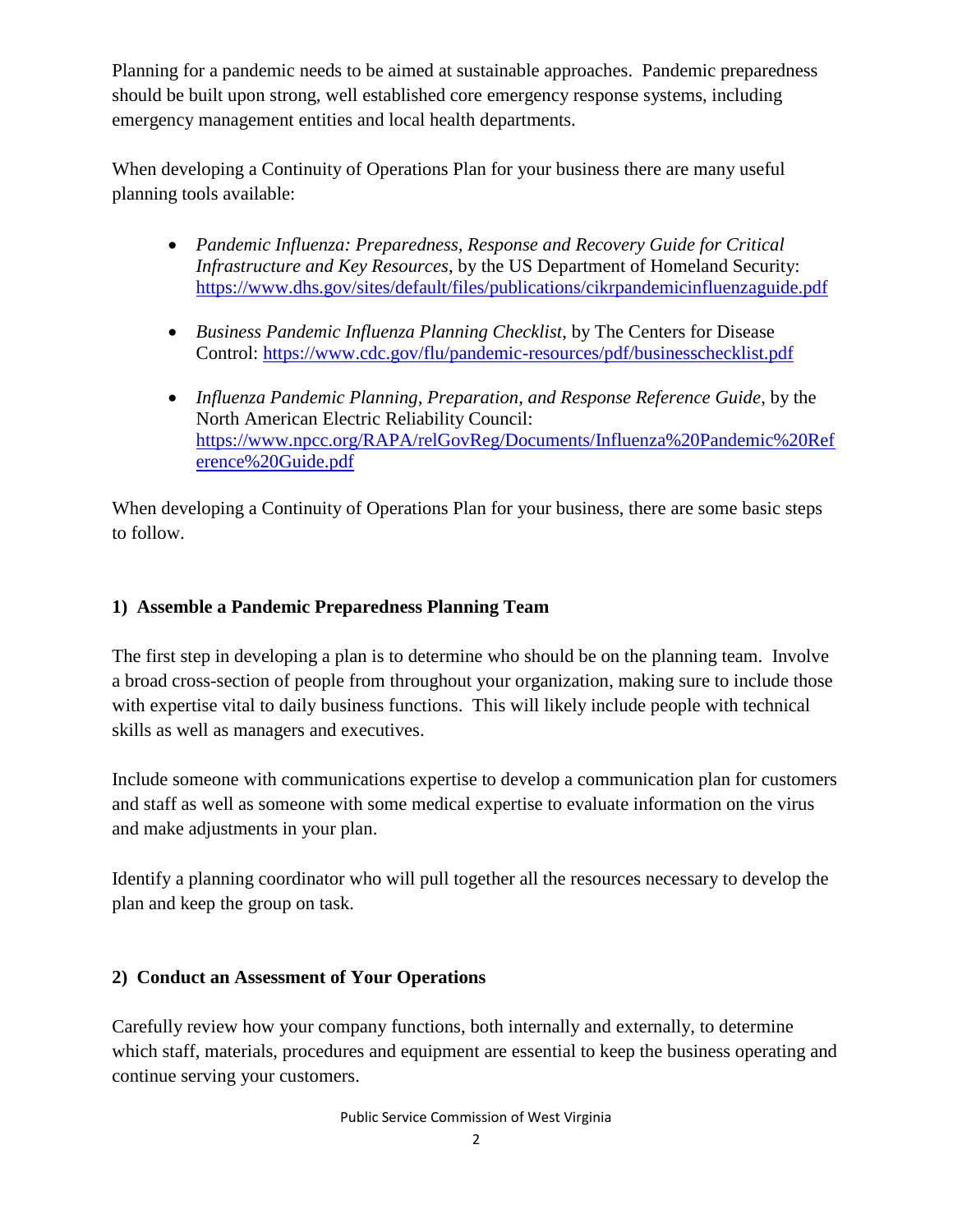- Review your business process flow chart if one exists. If one does not exist, prepare one.
- All utilities should have an up-to-date Standard Operation Procedures Manual on site and easily accessible.
- Prioritize the functions of your company:
	- o What are the essential functions of your business? Consider functions including pumping and treating, line breaks, new service hook ups, line expansion, routine maintenance, valve exercising, routine line replacement, billing, internal audits, service disconnects for non-payment, etc.
	- o What are the core skills required to meet these functions?
	- o Which operations could be suspended or scaled back and which would need to be performed in the event of a massive worker shortage.
	- o Who are the individuals required to keep the essential functions running?
	- o Are there sufficient backups for these people and skills during a large scale personnel outage?
	- o Which individuals are not necessary to keep essential functions running?
	- o Could non-essential personnel be trained and reallocated to backup essential positions during a pandemic?
- Identify operations essential to survival and recovery.

#### **3) Ensure Your Inventory**

- Know your facility's chemical requirements: the amount stored on site and estimated daily usage for each chemical your facility uses. Know how long you could continue to operate without receiving any shipments. Those businesses depending on "just-intime" inventory systems should look at developing an on site surplus of critical supplies.
- Identify and document existing and potential suppliers of regularly purchased chemicals, parts, fuel and supplies.
- Have written records identifying your suppliers, shippers, resources and other businesses with which you regularly interact.
- Establish relationships with more than one company to use in the event your primary contractor cannot meet your needs. A disaster that shuts down a key supplier can be devastating to your business.
- Create a contact list for critical business contractors and others you could use in an emergency. Keep copies of this list with other important documents on file, in your emergency supply kit, as an appendix to your Standard Operating Procedures Manual and at an off-site location.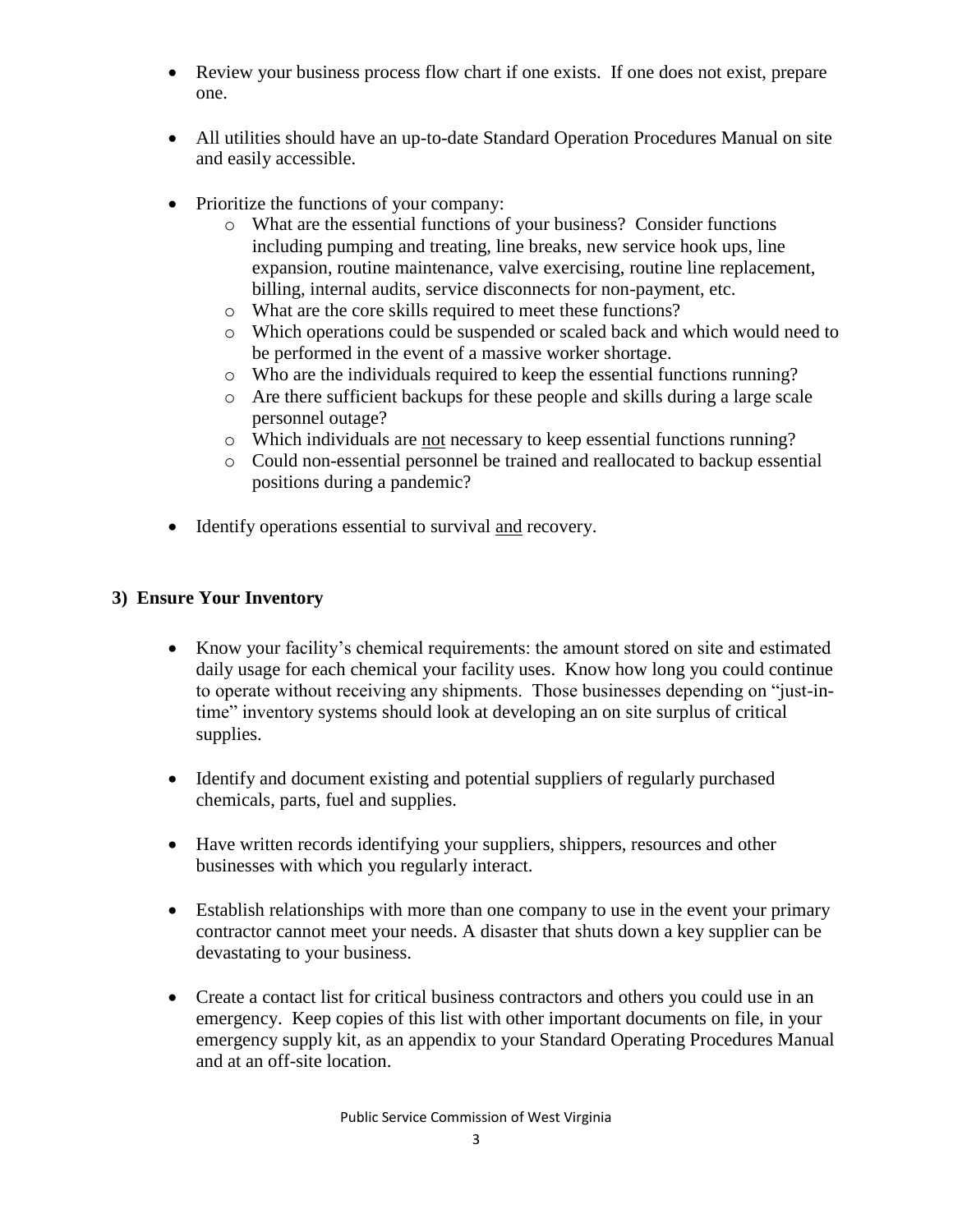- Make sure all your suppliers have Continuity of Operations Plans in place.
- Identify alternate storage facilities in case it is necessary to stockpile chemicals.
- Identify others in the community (*e.g*.: swimming pools if you operate a water utility) that may have surplus of commonly used chemicals that could be shared in an emergency.

# **4) Prevention - Keeping Your Workplace and Employees Healthy**

## Overall Wellness in the Workplace

COVID-19 has proven to be more severe for older adults and people who have serious chronic medical conditions like heart disease, diabetes and lung disease. Encouraging employees to maintain as healthy a lifestyle as possible and to practice healthy hygiene habits may lessen the spread of the disease and the severity of the impact on those employees who fall ill. Encouraging a healthy lifestyle can be done in many ways:

- Wash your hands often, frequently and correctly. You should wash your hands with soap and water for at least 20 seconds, especially after using the bathroom, blowing your nose, coughing or sneezing and before eating. Dry your hands using a disposable paper towel or air dryer and use a paper towel to turn off the faucet and open the bathroom door.
- Encourage employees to get annual physicals and keep all appropriate and recommended vaccinations up to date, particularly Tetanus and Hepatitis B. For the current recommended adult immunization schedule please go to: <https://www.cdc.gov/vaccines/schedules/>
- Encourage employees and their families to get annual flu shots.
- Eat a healthy balanced diet and get an adequate amount of sleep and regular exercise.
- Practice social distancing.

# Limiting the Spread of Disease within a Company

Although there are no guarantees, there are many inexpensive or cost-free measures a business and its employees can take to lessen the spread of viruses, including COVID-19, while at work. Some of these measures include:

- Frequent and thorough hand-washing.
- Don't touch your face.
- Encourage employees to stay home when sick.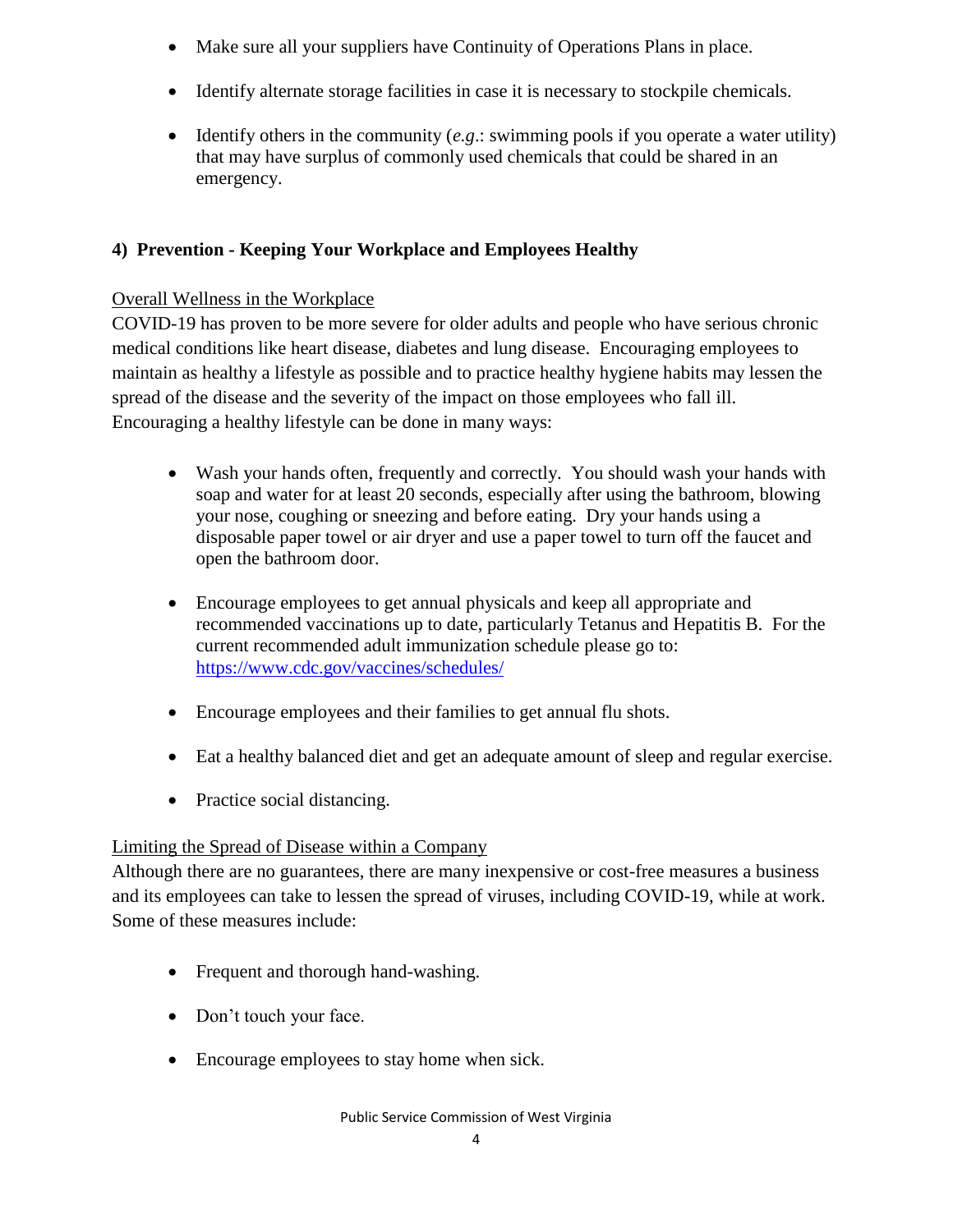- Follow proper coughing etiquette:
	- o Don't cough or sneeze near others;
	- o Cough or sneeze into your elbow, not your hand.
- Dispose used tissues into trash cans.
- Avoid sharing drinks, food or silverware.
- Frequently disinfect common surfaces, including copy machines, supply cabinets, kitchen areas, elevator buttons, bathrooms, doors and stair railings.
- Discourage the sharing of workstations, phones, keyboards, pens, pencils, staplers, staple pullers, etc.
- Generously provide hand sanitizer, anti-bacterial cleansers, wipes, tissues and trash cans.
- Utilize conference calls instead of face-to-face meetings.
- Discourage the practice of shaking hands.

During a pandemic, more restrictive practices may be employed in order to prevent the spread of the disease. These practices could include:

- Limit face-to-face contact with customers.
- Impose a minimum distance between employees of six feet (or whatever the disease protocol dictates) whenever possible so an employee who has unknowingly been infected and is shedding the virus is less likely to infect his/her coworkers.
- Segregate essential staff into separate offices or locations.
- Consider developing an emergency support plan for your non-infected essential employees. Include provisions for shelter, cots, food, food preparation equipment and supplies, drinking water, clothes or laundry facilities, laundry supplies and personal hygiene items.
- Recognize employees will respond to and accommodate their families' needs. Employees who may be at significant risk of exposure to the virus in their job may not want to travel back and forth to family. The same provisions noted in the bullet above may help enable their continued work through the event.
- As always, employees should use standard personal protection measures, including use of disposable gloves and appropriate hand-washing when contacting any waste products (*e.g*.: trash with tissues, materials contaminated with human body fluids, sewage, etc.).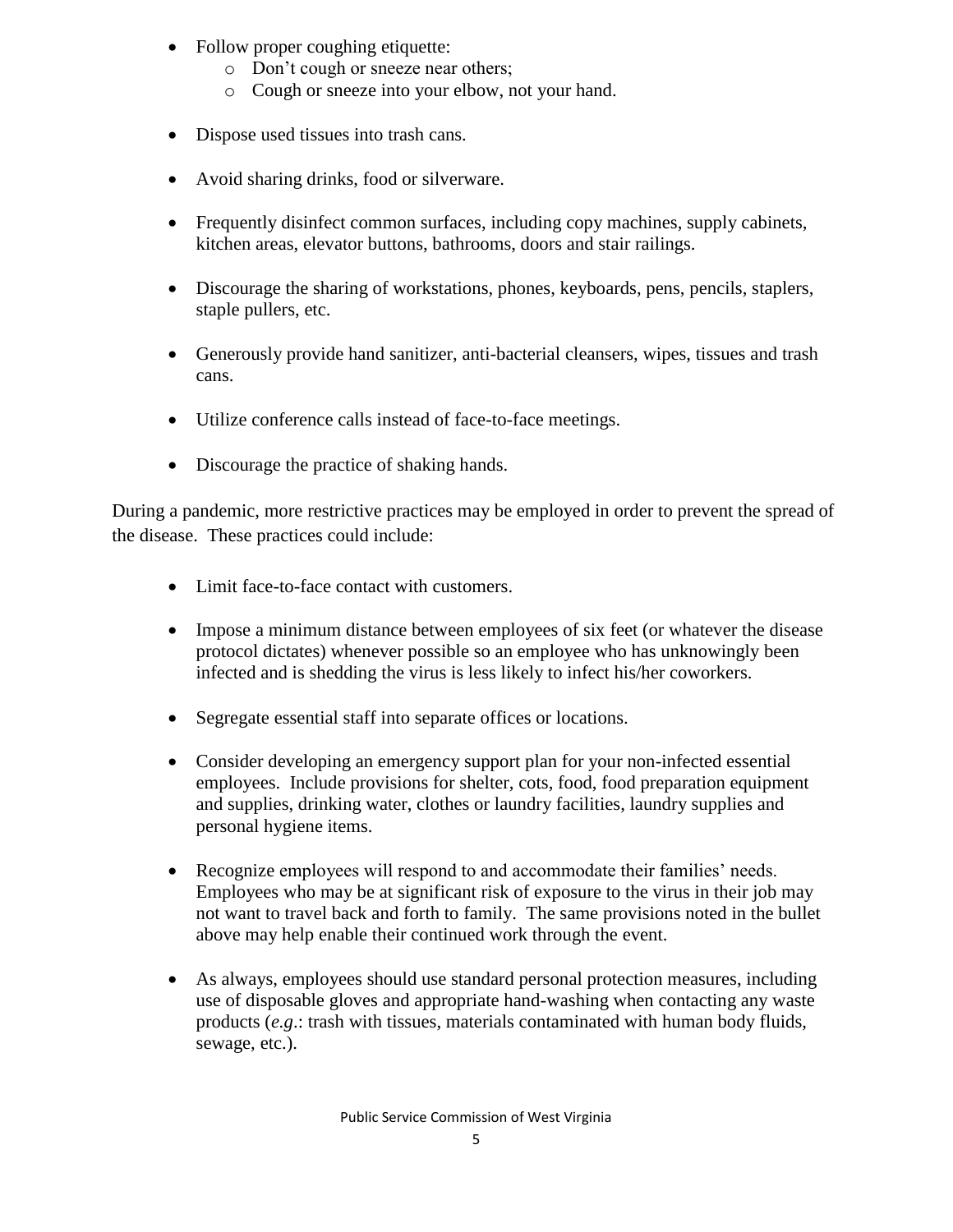- Track where your employees are traveling. Know if they have been in a high exposure area. Know when they were potentially exposed, how long the incubation period is and what the early symptoms are.
- Consider remote dispersal of crews or dispatching work crews from their homes rather than from company offices.
- Implement a system control and data acquisition method that would allow for remote meter reading and instrument monitoring without putting your employees in the midst of potentially infected customers.
- Restrict public access to company plants and offices, including temporarily suspending bill paying and customer service assistance in the office. Bills would be paid online, over the phone or by mail.

#### **5) Prepare for Employee Absences**

A moderately severe COVID-19 outbreak could leave businesses trying to operate without a significant portion of their workforce for up to several weeks for a variety of reasons:

- Suspected illness or potential exposure to virus;
- Recovery from actual illness;
- Caring for an ill family member;
- Lack of childcare (schools could be closed during a severe outbreak);
- "Worried well," those individuals who are not sick but fear becoming exposed to the disease;
- Fulfilling other voluntary roles in the community; and,
- Travel restrictions could be imposed that would make getting to work difficult for some employees.

Obviously, this creates serious staffing problems. Some creativity may need to be explored in bridging these gaps.

- Make sure your Standard Operation Procedures Manual is up to date and easily accessible so an operator not familiar with your facility could potentially come in and run your facility in the event of a total staff outage.
- Prioritize work: essential emergency repairs vs. scheduled upgrade work, system expansion or discontinuation of service for billing issues.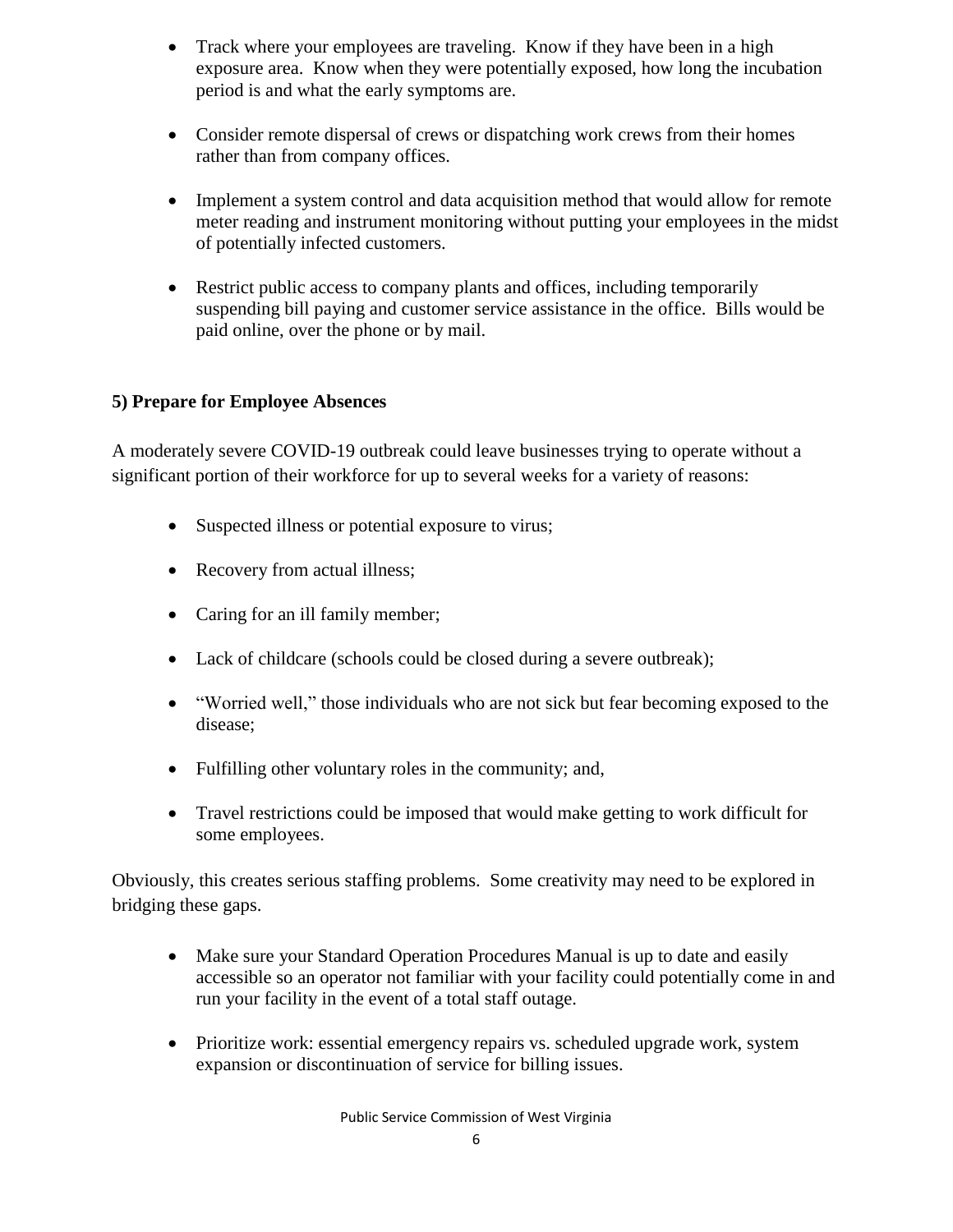- Identify critical on site personnel.
- Develop plans to assure staffing for critical functions, including cross training, telecommuting or remote dispersal of personnel.
- Cross train personnel in non-essential functions to serve as backup for personnel in critical functions. Train and prepare ancillary workforce (*i.e*.: contractors, employees in other job titles/descriptions, retirees) to perform critical functions. Whenever possible, cross train three-deep for critical functions.
- Keep an up-to-date skills inventory of which employees, retirees, contract workers, etc. are trained to perform which job functions so this information is readily available to utilize in filling staffing shortages.
- Have a complete and up-to-date list of contact names and phone numbers for staff, board members, suppliers, vendors, contract employees, consultants and others who would have information useful to those attempting to staff the facility in an emergency. This list should be in an easily accessible location and as an appendix to the utility's Standard Operating Procedures Manual.
- Explore the possibility of developing a Utility Mutual Aid Consortium with similar utilities in your area. Water utilities may want to get in touch with the West Virginia Rural Water Association for assistance developing a consortium in your area. They can be reached at 304-201-1689.
- Identify additional resources your company will require in order to maintain service to your customers in the event of a pandemic (*e.g.*: additional CDL drivers).
- Explore the use of alternate work systems for some positions (*i.e.:* telecommuting, flexible work hours or remote reporting). Arrange for the necessary hardware, software and IT security measures to allow employees to telecommute and/or remote report.
- Consider provisions for emergency payroll, expedited financial decision-making and accounting systems.
- Establish procedures for succession of management. If possible, include at least one person who is not at the company headquarters.
- Businesses should have flexibility in their employee rules so vacations may be cancelled if needed during a pandemic.
- Establish policies relating to employees using sick leave to care for family members and "well worried."
- Have all parts, chemicals, tools, supplies, etc. clearly labeled and accessible.
- Make provisions to get employees to work in the event of a fuel shortage or travel restrictions.

Public Service Commission of West Virginia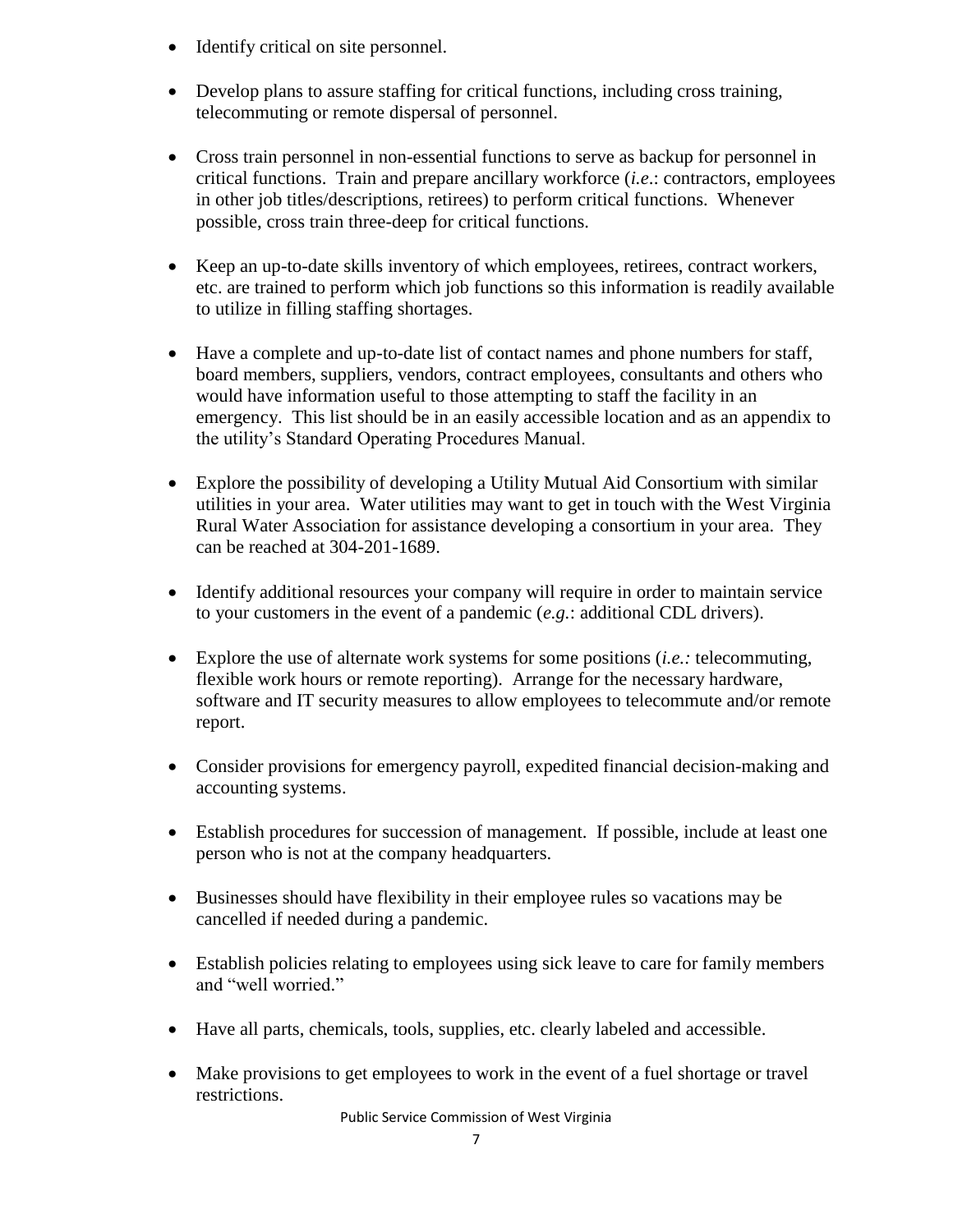#### **6) Adjust Company Policies to Accommodate the Strains of a Pandemic**

Businesses may want to review and/or adjust a variety of company policies during an influenza pandemic.

- Whether or not you will be flexible with customers on late payments for service. Take online or phone payments.
- Policies relating to acceptable lengths of sick leave. Businesses won't want to lose good employees because they have depleted their leave, nor will they want them coming back to work if they are still sick. If providing employees extended paid sick leave is not possible, consider developing policies to accommodate unpaid leaves of absence.
- Establish policies for the prompt exclusion of employees who exhibit symptoms, are suspected to be ill or have been exposed to the virus.
- Establish policies for restricting travel to affected geographic areas (consider both domestic and international sites) and guidance for employees returning from affected areas (refer to CDC travel recommendations).
- Understand how the Federal Family Medical Leave Act affects your business.
- Determine how you will deal with employees who are "worried well."
- Establish triggers to activate modified policies.

Please make the Public Service Commission aware of any operational changes you make so we can answer questions from your customers.

### **7) Communicate and Coordinate with Others**

In the event of a COVID-19 outbreak good communication will be the key to distributing important and necessary information, ensuring systems continue to run properly and to control hysteria. Preparations need to be made now so channels of communication are open and operational during an outbreak.

Businesses should identify good, reliable, current sources of information so that they may stay up to date on information relating to the pandemic. Some recommended internet links include:

#### [www.cdc.gov](http://www.cdc.gov/)

<https://www.who.int/>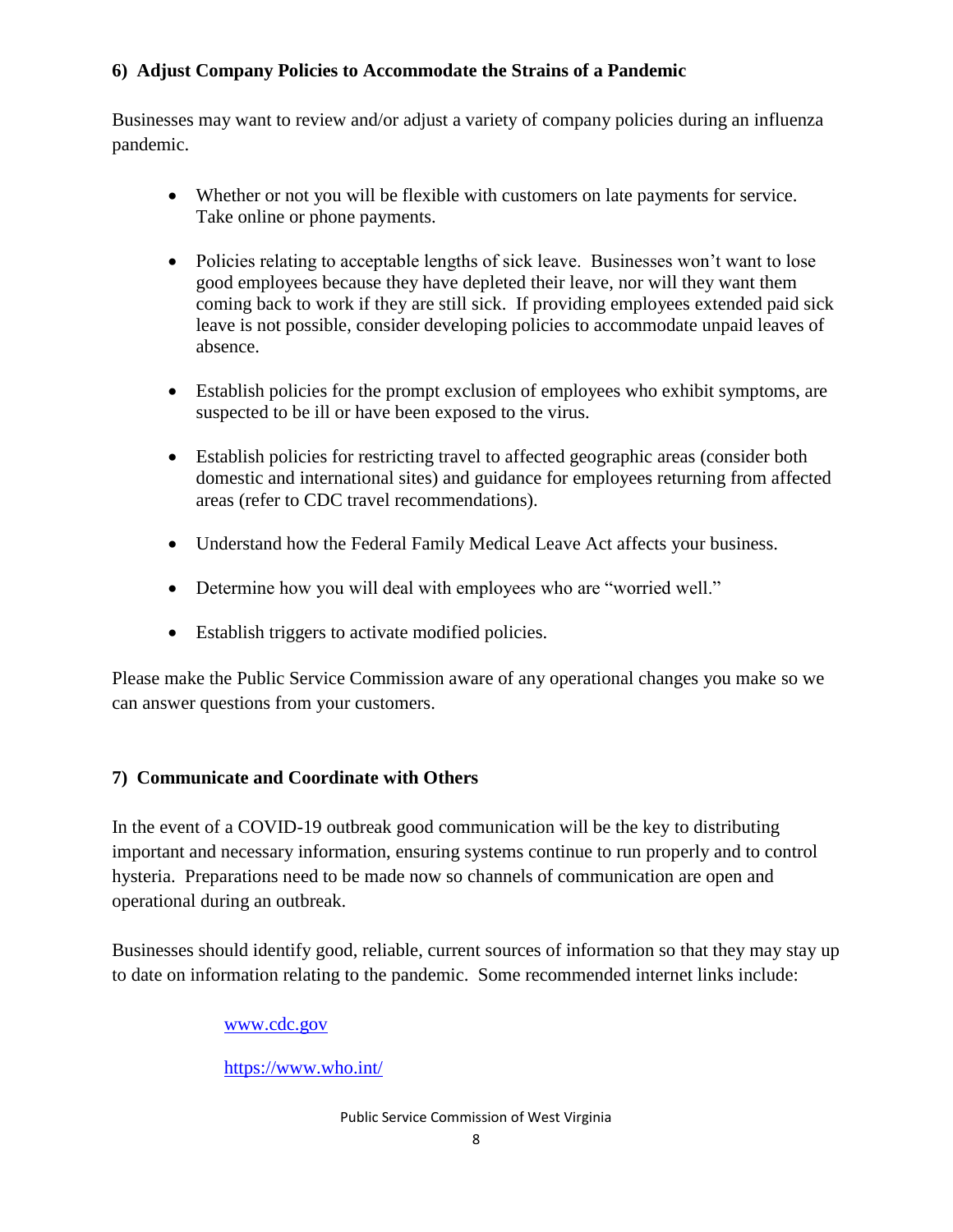#### <https://www.nih.gov/>

#### <https://dhhr.wv.gov/COVID-19>

#### Communicate with Your Employees

Talk with your employees about the threat of the COVID-19 pandemic and the steps your company is taking to prepare for it. Establish an emergency communications plan and revise it periodically. The plan should include key contacts (with backups); a chain of communication (including suppliers and customers); and the process for communicating pandemic status and action to employees, vendors, suppliers and customers inside and outside the worksite in a consistent and timely way.

- Develop and disseminate programs and materials covering pandemic fundamentals (*e.g*.: signs and symptoms of the disease, modes of transmission), personal and family protection and response strategies. Be sure to date anything you send out so people know they are reading the most up-to-date information.
- Anticipate employee fear and anxiety, rumors and misinformation and plan communications accordingly.
- Provide information to your employees about pandemic preparedness and response planning.
- Develop platforms (*e.g*.: hotlines, dedicated websites) for communicating pandemic status and actions to employees in a consistent and timely way.

#### Communicate with Your Customers

When a pandemic occurs you will need to get information to your customers in an efficient and timely manner – preferably without spending a lot of money. Some of the information your customers will need will include:

- Is access to your plant or customer center restricted?
- How should they pay their bills?
- Can the disease spread through water? (While some diseases can be spread through untreated water, COVID-19 has not been detected in drinking water.)
- Is the utility imposing a boil water order, and if so, why?

There are a variety of ways a business can get information out. Some ways you might consider include:

- The company website
- Company blog, social media accounts

Public Service Commission of West Virginia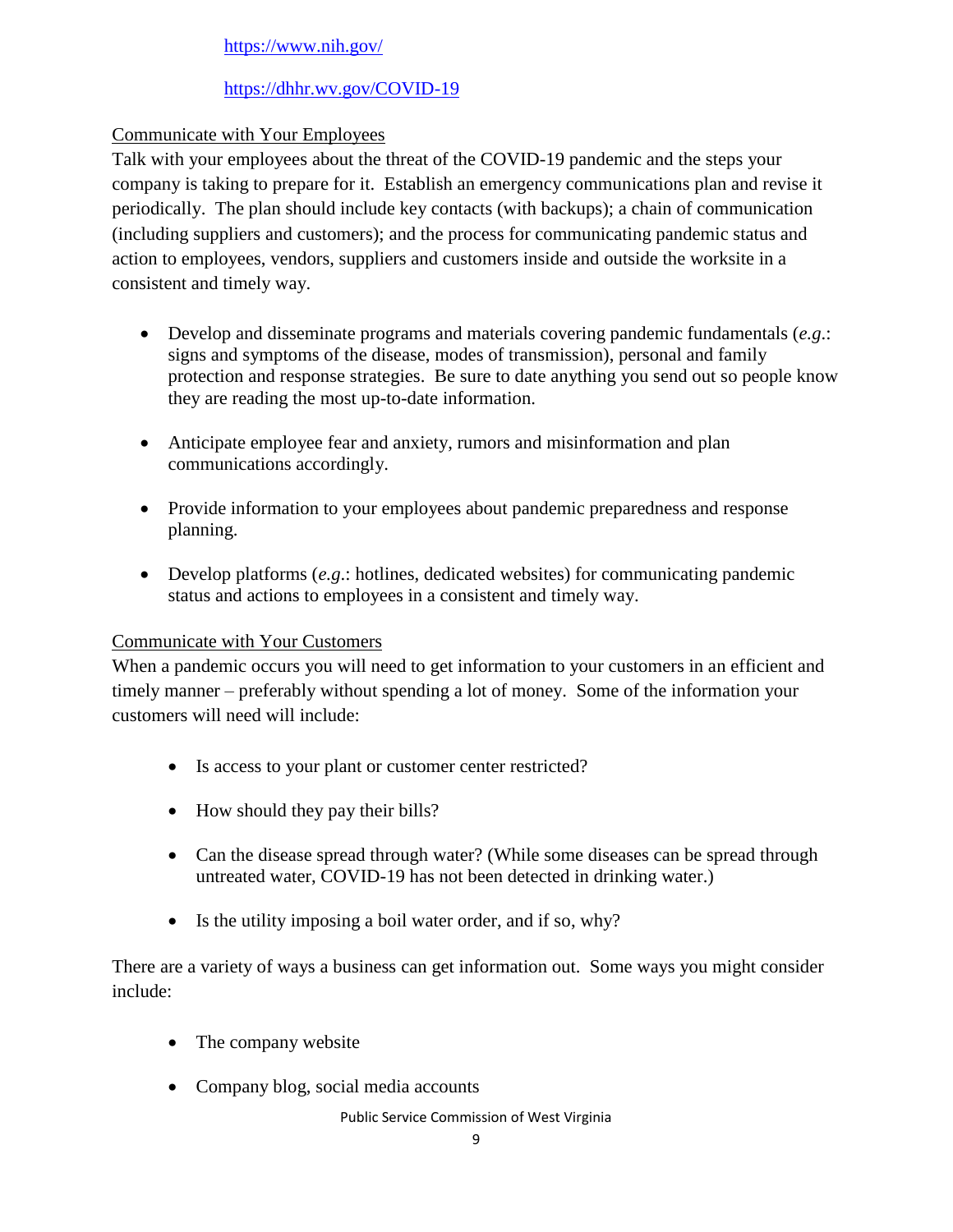- Email and text alerts
- Newspapers
- TV/radio public service announcements

Advise your customers now where to go for information if a pandemic hits. Understand how your customers' needs may change in the event of a pandemic (*i.e*.: would buildings in your district be converted into medical facilities and require more water than usual).

#### Coordinate with Your Community

Businesses also need to discuss, compare and coordinate pandemic preparedness plans with other businesses and governmental entities in their community.

- Meet with other businesses in your building or industrial complex.
- Talk with first responders, emergency managers, community organizations and utility providers.
- Plan with your suppliers, shippers and others with whom you regularly do business.
- Share your plans and encourage other businesses to set in motion their own continuity planning. If possible, offer to help others develop their plans.
- Understand how your Continuity of Operations Plan affects your neighbors and colleagues and how theirs affect you.
- Become involved in local emergency planning activities. Talk with the local health department and the local emergency planning committee to determine plans for your community.
- Develop a relationship with your local health department. Review your continuity of operations plans with them. Discuss the importance of maintaining utility service to your customers.
- Share your pandemic contingency plans with insurers, health plans and major health care providers. Become educated about their capabilities and plans.

#### **8) Test Your Plan**

Testing your plan is critical to ensure it will do what you need it to do.

One method of testing your plan would be to put all your employees' names in a hat. Randomly draw 30 percent of the names out. Have those employees sit in your board room for a full day.

Public Service Commission of West Virginia